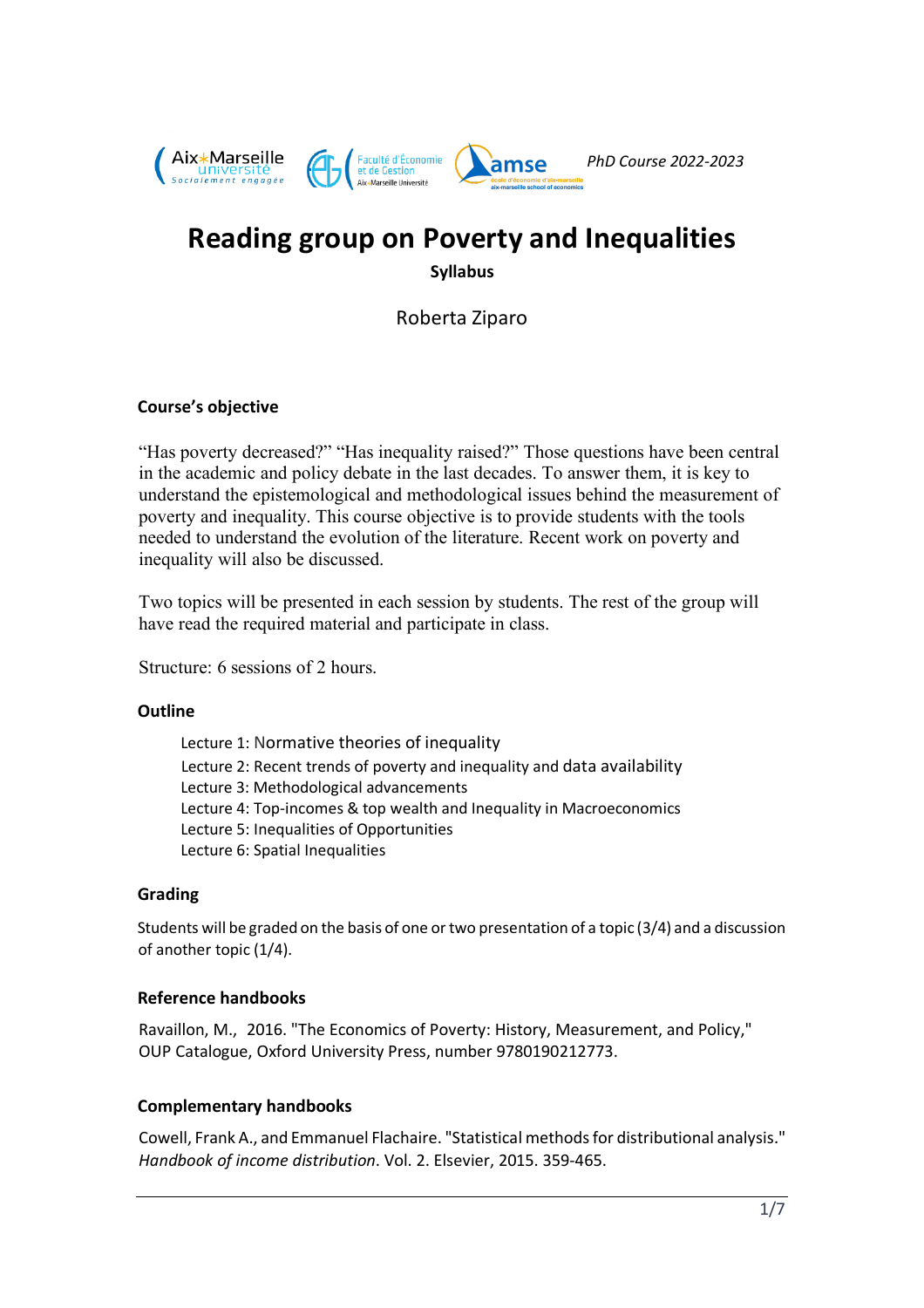





#### **Other references**

#### **a. Normative theories of justice**

i. Sen, A. (1980). "Equality of What?" in McMurrin (ed.), *Tanner Lectures on Human Values*. Cambridge University Press. ii. Nussbaum, M. C. (2001). *Women and human development: The capabilities approach* (Vol. 3). Cambridge University Press. Introduction sections II & III, Chapter 1 sections I, IV, & V.

iii. Rawls, J. (2001). *Justice as fairness*. Harvard University Press. II. Principles of justice, 39-77.

iv. Caney, S. (2006). *Justice beyond borders: A global political theory*. Oxford University Press. Chapter 1

v. Roemer, J. E., & Trannoy, A. (2016). Equality of opportunity: Theory and measurement. *Journal of Economic Literature*, *54*(4), 1288- 1332.

vi. Tan, K. C. (2011). Luck, institutions, and global distributive justice: A defence of global luck egalitarianism. *European Journal of Political Theory*, *10*(3), 394-421.

vii. Satz, Debra. "Equality, adequacy, and education for citizenship." *Ethics* 117.4 (2007): 623-648.

## **b. Recent trends (Within vs between countries, Global vs national inequalities)**

Ravallion, M. (2018). Inequality and globalization: A review essay. *Journal of Economic Literature*, *56*(2), 620-42.

García-Peñalosa, Cecilia. "Inequality in macroeconomic models." *Revue de l'OFCE* 3 (2018): 93-115.

Jäntti, Markus, and Stephen P. Jenkins. "The impact of macroeconomic conditions on income inequality." *The journal of economic inequality* 8.2 (2010): 221-240.

Anand, S., & Segal, P. (2008). What do we know about global income inequality? *Journal of Economic Literature*, *46*(1), 57-94. Rodrik, D. (2017). Is global equality the enemy of national equality? HKS RWP17-003. Harvard University.

- i. Niño-Zarazúa, M., Roope, L., & Tarp, F. (2017). Global inequality: Relatively lower, absolutely higher. *Review of Income and Wealth*, *63*(4), 661-684.
- ii. Morelli, Salvatore, Timothy Smeeding, and Jeffrey Thompson. "Post-1970 trends in within-country inequality and poverty: rich and middle-income countries." *Handbook of income distribution*. Vol. 2. Elsevier, 2015. 593-696.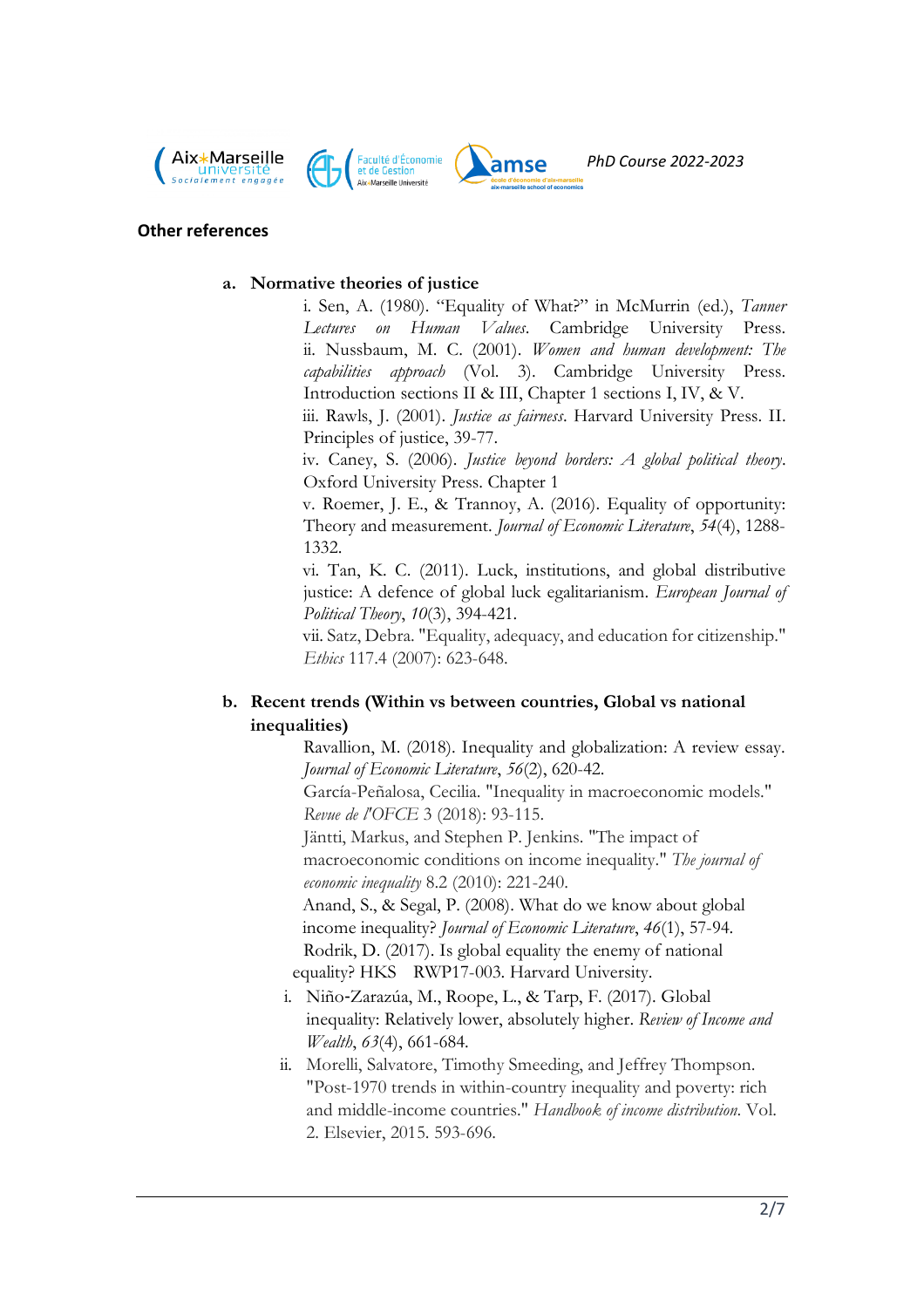



## **c. Data sources: historical data, big data, administrative and survey data**

- i. Stone, Chad, et al. "A guide to statistics on historical trends in income inequality." *Center on Budget and Policy Priorities* 26 (2015).
- ii. Suel, Esra, et al. "Measuring social, environmental and health inequalities using deep learning and street imagery." *Scientific reports* 9.1 (2019): 1-10.
- iii. Meyer, Bruce D., and Nikolas Mittag. "Using linked survey and administrative data to better measure income: Implications for poverty, program effectiveness, and holes in the safety net." *American Economic Journal: Applied Economics* 11.2 (2019): 176-204.
- iv. Zucman, Gabriel. "Global wealth inequality." *Annual Review of Economics* 11 (2019): 109-138.
- v. Poppitz, Philipp. "Can Subjective Data Improve the Measurement of Inequality? A Multidimensional Index of Economic Inequality." Social Indicators Research 146.3 (2019): 511-531.
- vi. Chetty, Raj, et al. The opportunity atlas: Mapping the childhood roots of social mobility. No. w25147. National Bureau of Economic Research, 2018.
- vii. Blanchet, Thomas, Lucas Chancel, and Amory Gethin. "How Unequal Is Europe? Evidence from Distributional National Accounts, 1980-2017." WID. world Working Paper 6 (2019).
- **d. Measurements: Indicators of inequality and poverty, Uni- vs Multidimensional inequality, statistical vs theoretical based indexes, estimation methods, ML**

i. Aaberge, Rolf, and Andrea Brandolini. "Multidimensional poverty and inequality." *Handbook of income distribution*. Vol. 2. Elsevier, 2015. 141-216.

ii. Chakravarty, Satya R., and Maria Ana Lugo. "Multidimensional indicators of inequality and poverty." *Poverty, Social Exclusion and Stochastic Dominance*. Springer, Singapore, 2019. 223-259

iii. Brunori, Paolo, and Guido Neidhöfer. "The evolution of inequality of opportunity in Germany: A machine learning approach." *ZEW-Centre for European Economic Research Discussion Paper* 20-013 (2020).

iv. Ravallion, M. (2019). Global inequality when unequal countries creates unequal people. *European Economic Review*, *111*, 85-97.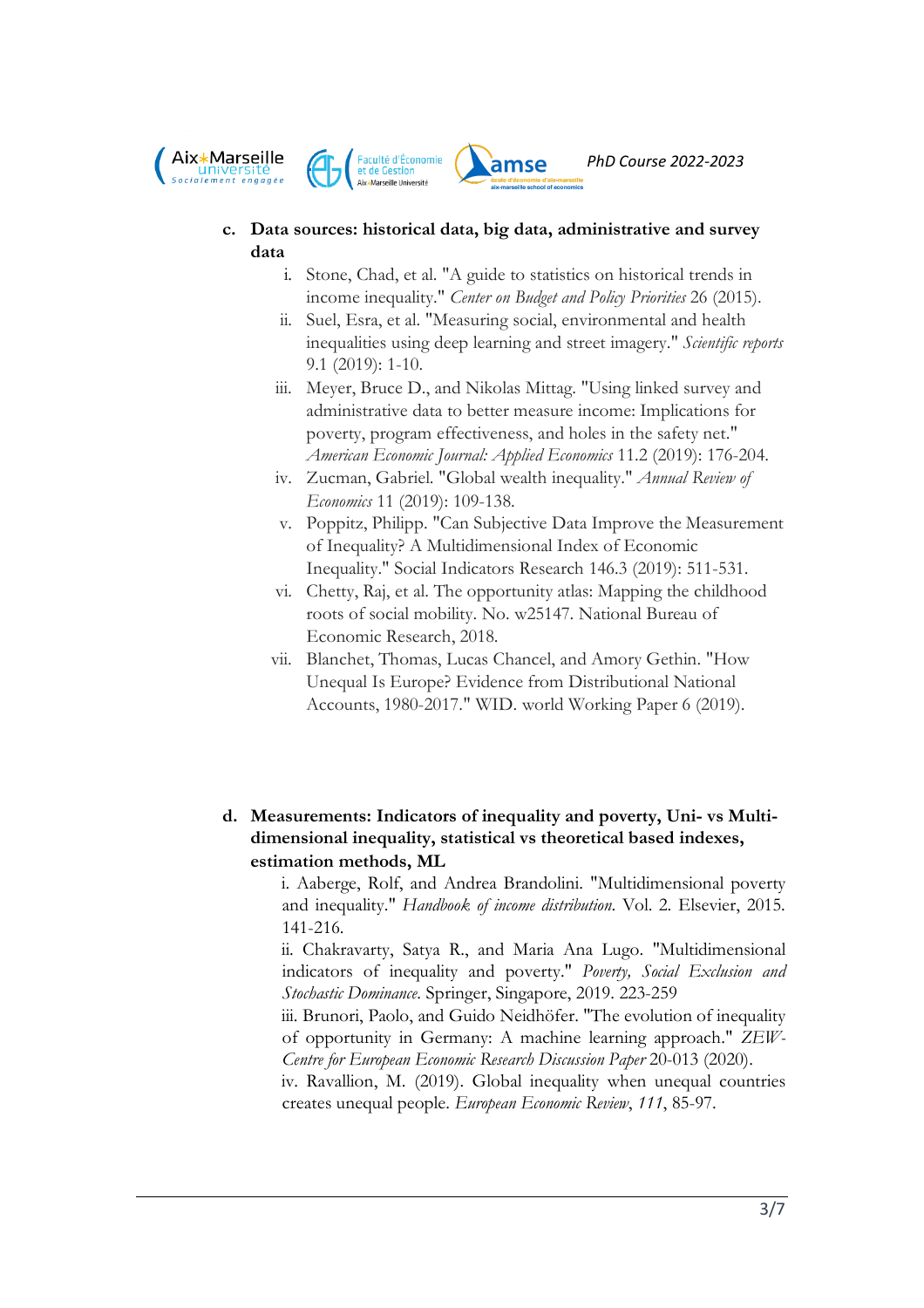



*PhD Course 2022-2023*

v. Suel, Esra, et al. "Measuring social, environmental and health inequalities using deep learning and street imagery." *Scientific reports* 9.1 (2019): 1-10.

vi. Ranaldi, Marco. "Income Composition Inequality." (2020).

vii. Kobus, Martyna, Marek Kapera, and Vito Peragine. "Measuring multidimensional inequality of opportunity." (2020).

viii. Tsui, Kai-Yuen. "Multidimensional generalizations of the relative and absolute inequality indices: the Atkinson-Kolm-Sen approach." Journal of Economic Theory 67.1 (1995): 251-265.

ix. Parente, Francesca. "A multidimensional analysis of the EU regional inequalities." Social Indicators Research 143.3 (2019): 1017-1044.

#### **e. Top-incomes & top wealth**

i. Leigh, A. (2009). Top incomes. *The Oxford handbook of economic inequality*, 150-176.

ii. Lustig, N. (2020). *The missing rich in household surveys: Causes and correction approaches* (No. 75). Tulane University, Department of Economics.

iii. Cowell, F., Nolan, B., Olivera, J., & Van Kerm, P. (2017). Wealth, top incomes and inequality. *National wealth: What is missing, why it matters*, 175-204.

iv. Vermeulen, Philip. "How fat is the top tail of the wealth distribution?." *Review of Income and Wealth* 64.2 (2018): 357-387.

v. Aghion, Philippe, et al. "Innovation and top income inequality." *The Review of Economic Studies* 86.1 (2019): 1-45.

vi. Bricker, Jesse, et al. "Measuring income and wealth at the top using administrative and survey data." *Brookings Papers on Economic Activity* 2016.1 (2016): 261-331.

vii. A.B. Atkinson, T. Piketty, E. Saez, Top incomes in the long run of history, Journal of economic literature, vol. 49, no 1, 2011, p. 3-71.

viii. T. Piketty, Top incomes over the twentieth century : a summary of main findings [chap. 1], In : Top incomes over the twentieth century : a contrast between continental European and English-speaking countries, Oxford : Oxford university press, 2007, p. 1-17.

#### **f. Inequalities and macro-economic policy**

i. Palagi, Elisa, et al. "Inequality, redistributive policies and multiplier dynamics in an agent-based model with credit rationing." *Italian Economic Journal* 3.3 (2017): 367-387.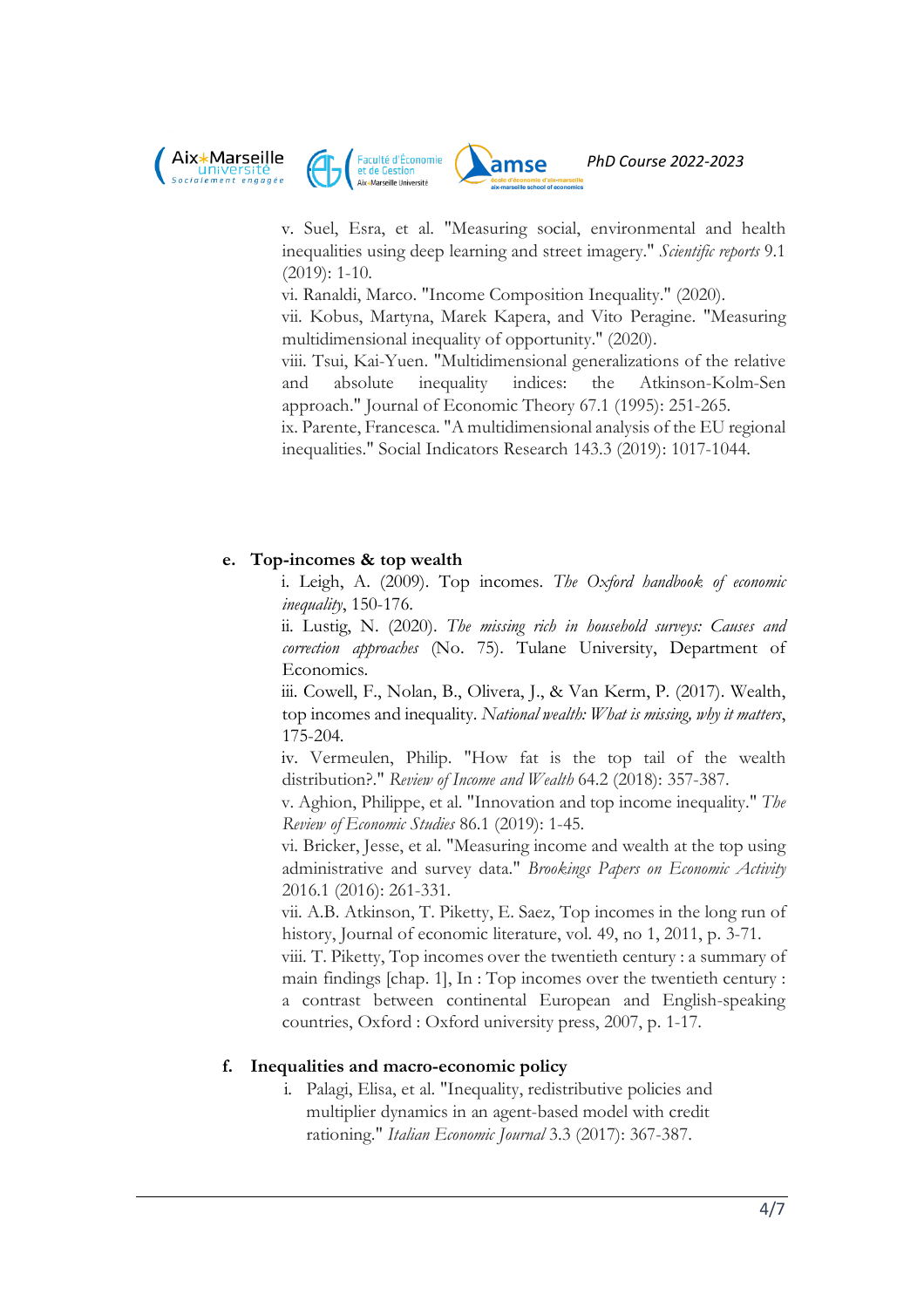





- ii. Dolado, Juan, Gergo Motyovszki, and Evi Pappa. "Monetary policy and inequality under labor market frictions and capital-skill complementarity." (2018).
- iii. Colciago, Andrea, Anna Samarina, and Jakob de Haan. "Central bank policies and income and wealth inequality: A survey." *Journal of Economic Surveys* 33.4 (2019): 1199-1231.
- iv. Martínez-Toledano, Clara. "House Price Cycles, Wealth Inequality and Portfolio Reshuffling." *Working Paper*. 2019.
- v. T. Piketty, E. Saez, A theory of optimal inheritance taxation, Econometrica, vol.81, n.5, 2013, p.1851-1886.
- vi. T. Piketty, E. Saez, S. Stancheva, Optimal taxation of top labor incomes: a tale of three elasticites, American economic journal: economic policy, vol.6, n.1, 2014, p.230-271.
- vii. Akcigit, Ufuk, and Stefanie Stantcheva. Taxation and Innovation: What Do We Know?. No. w27109. National Bureau of Economic Research, 2020.
- viii. Saez, Emmanuel, and Stefanie Stantcheva. "A simpler theory of optimal capital taxation." Journal of Public Economics 162 (2018): 120-142.

## **g. Inequality of opportunities and Inequalities between social groups**

- Goldin, Claudia, et al. "The expanding gender earnings gap: Evidence from the LEHD-2000 Census." *American Economic Review* 107.5 (2017): 110-14.
- i. Chetty, Raj, et al. "Income segregation and intergenerational mobility across colleges in the united states." *The Quarterly Journal of Economics* 135.3 (2020): 1567-1633.
- ii. Abramitzky, Ran, et al. *Intergenerational Mobility of Immigrants in the US over Two Centuries*. No. w26408. National Bureau of Economic Research, 2019.
- iii. Gallipoli, Giovanni, Hamish Low, and Aruni Mitra. "Consumption and Income Inequality across Generations." (2019).
- iv. Oka, Tatsushi, and Ken Yamada. "Heterogeneous Impact of the Minimum Wage: Implications for Changes in Between-and Within-group Inequality." *arXiv preprint arXiv:1903.03925* (2019).
- v. Bayer, Patrick, and Kerwin Kofi Charles. "Divergent paths: A new perspective on earnings differences between black and white men since 1940." *The Quarterly Journal of Economics* 133.3 (2018): 1459- 1501.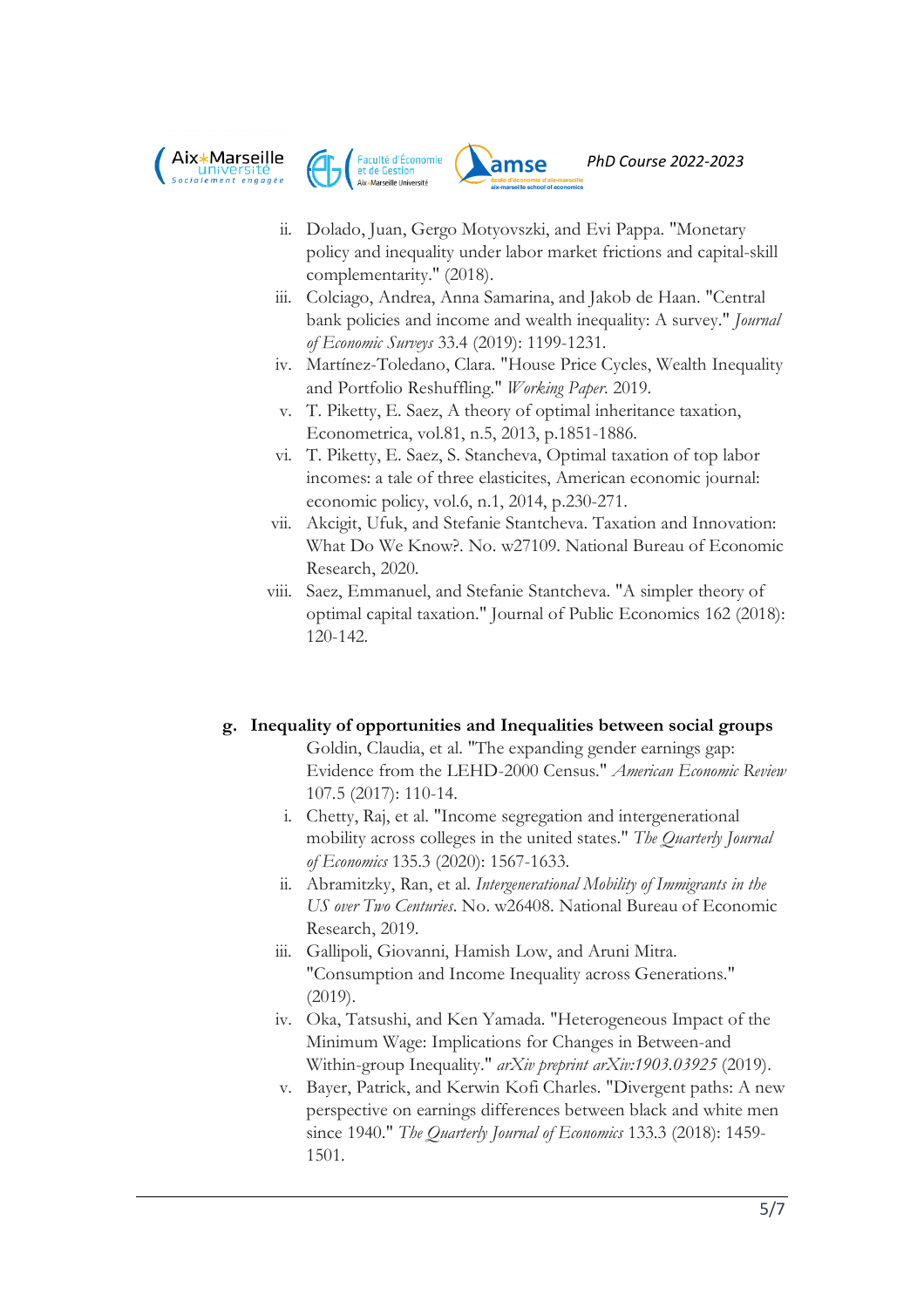





- vi. Aiyar, Shekhar S., and Christian Ebeke. "Inequality of opportunity, inequality of income and economic growth." (2019).
- vii. Palomino, Juan C., Gustavo A. Marrero, and Juan G. Rodríguez. "Channels of inequality of opportunity: The role of education and occupation in Europe." *Social Indicators Research* 143.3 (2019): 1045- 1074.
- viii. Brunori, Paolo, and Guido Neidhöfer. "The evolution of inequality of opportunity in Germany: A machine learning approach." *ZEW-Centre for European Economic Research Discussion Paper* 20-013 (2020).
- ix. Aaberge, Rolf, Magne Mogstad, and Vito Peragine. "Measuring long-term inequality of opportunity." *Journal of Public Economics* 95.3-4 (2011): 193-204
- x. Lefranc, Arnaud, Nicolas Pistolesi, and Alain Trannoy. "Inequality of opportunities vs. inequality of outcomes: Are Western societies all alike?." *Review of income and wealth* 54.4 (2008): 513-546.

Ruger JP. Ethics and governance of global health inequalities. *J Epidemiol Community Health*. 2006;60(11):998-1003. doi:10.1136/jech.2005.041947

van Doorslaer, E., & O'Donnell, O. (2008). Measurement and explanation of inequality in health and health care in low-income settings. WIDER Discussion Paper. UNUWIDER.

Huber, H. (2008). Decomposing the causes of inequalities in health care use: a micro-simulations approach. Journal of Health Economics, 27(2008), 1605e1613.

Abu-Zaineh M, Mataria A, Moatti J-P, Ventelou B. Measuring and decomposing socioeconomic inequality in healthcare delivery: A microsimulation approach with application to the Palestinian conflict-affected fragile setting. Social Science & Medicine. 2011;72:133–41.

Global Burden of Disease Health Financing Collaborator Network. Trends in future health financing and coverage: future health spending and universal health coverage in 188 countries, 2016-40 [published correction appears in Lancet. 2018 May 5;391(10132):1774]. *Lancet*. 2018;391(10132):1783-1798. doi:10.1016/S0140-6736(18)30697-4

vi. De Nardi, Mariacristina, Svetlana Pashchenko, and Ponpoje Porapakkarm. *The lifetime costs of bad health*. No. w23963. National Bureau of Economic Research, 2017.

vii. Gordon, Nora E. High School Graduation in the Context of Changing Elementary and Secondary Education Policy and Income